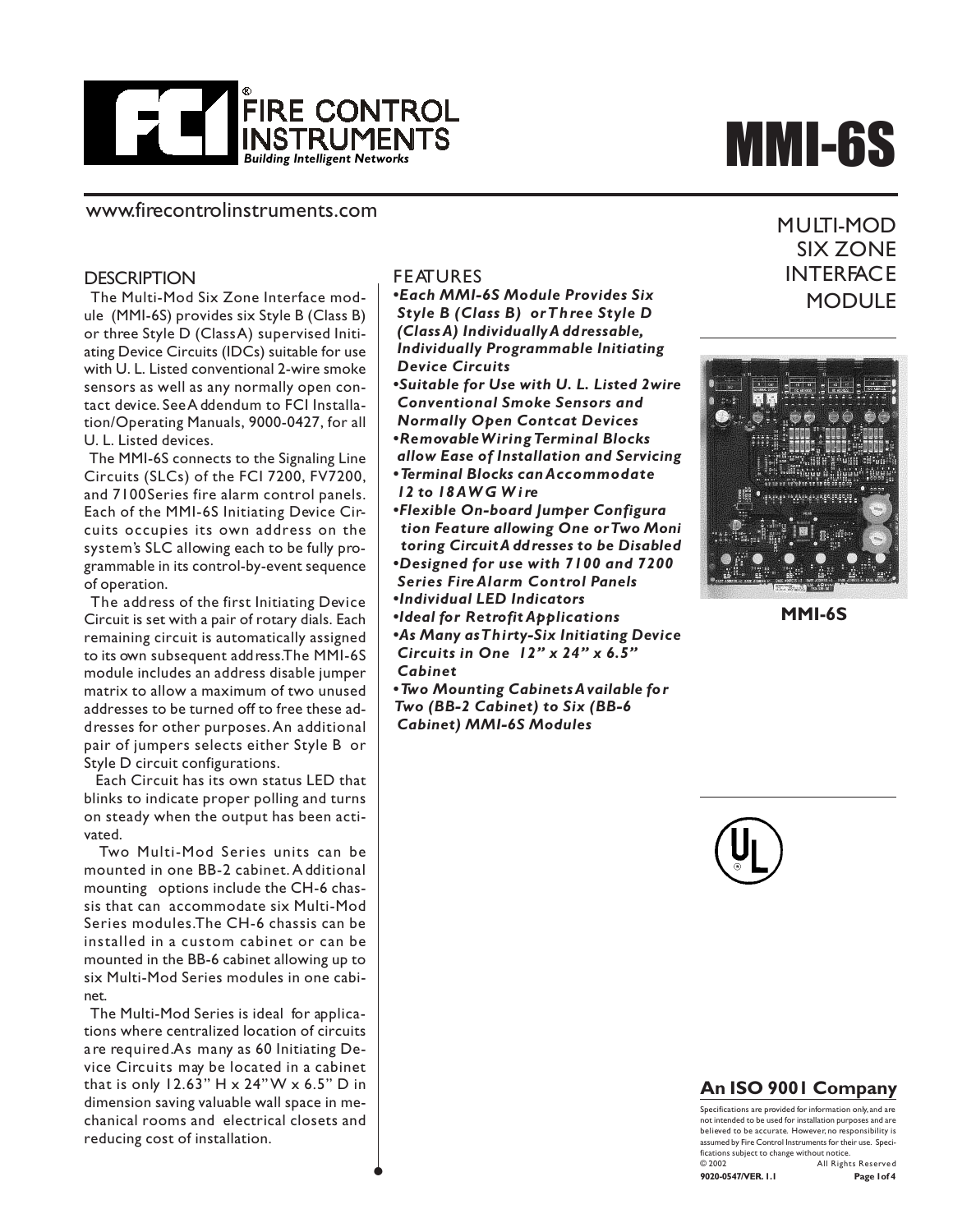

# MMI-6S

## www.firecontrolinstruments.com



However, no responsibility is assumed by Fire Control Instruments for their use. Specifications subject to change without notice. © 2002 All Rights Reserved

#### FIRE CONTROL INSTRUMENTS

16 Southwest Park, Westwood, MA 02090, USA • Tel: 781-471-3000 • Fax: 781-471-3099 • www.firecontrolinstruments.com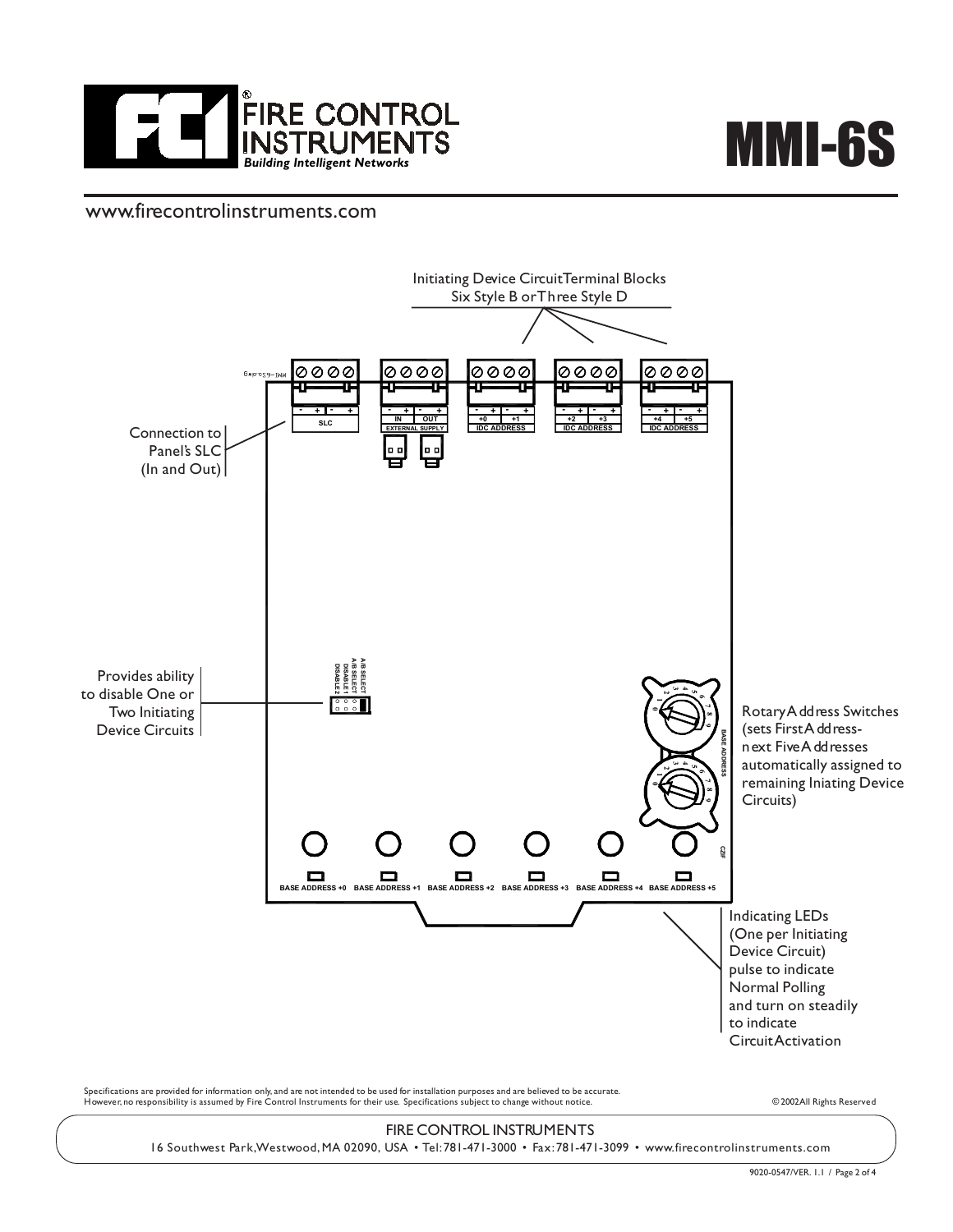



# www.firecontrolinstruments.com





Specifications are provided for information only, and are not intended to be used for installation purposes and are believed to be accurate. However, no responsibility is assumed by Fire Control Instruments for their use. Specifications subject to change without notice. © 2002 All Rights Reserved

# FIRE CONTROL INSTRUMENTS

16 Southwest Park, Westwood, MA 02090 USA • Tel: 781-471-3000 • Fax: 781-471-3099 • www.firecontrolinstruments.com